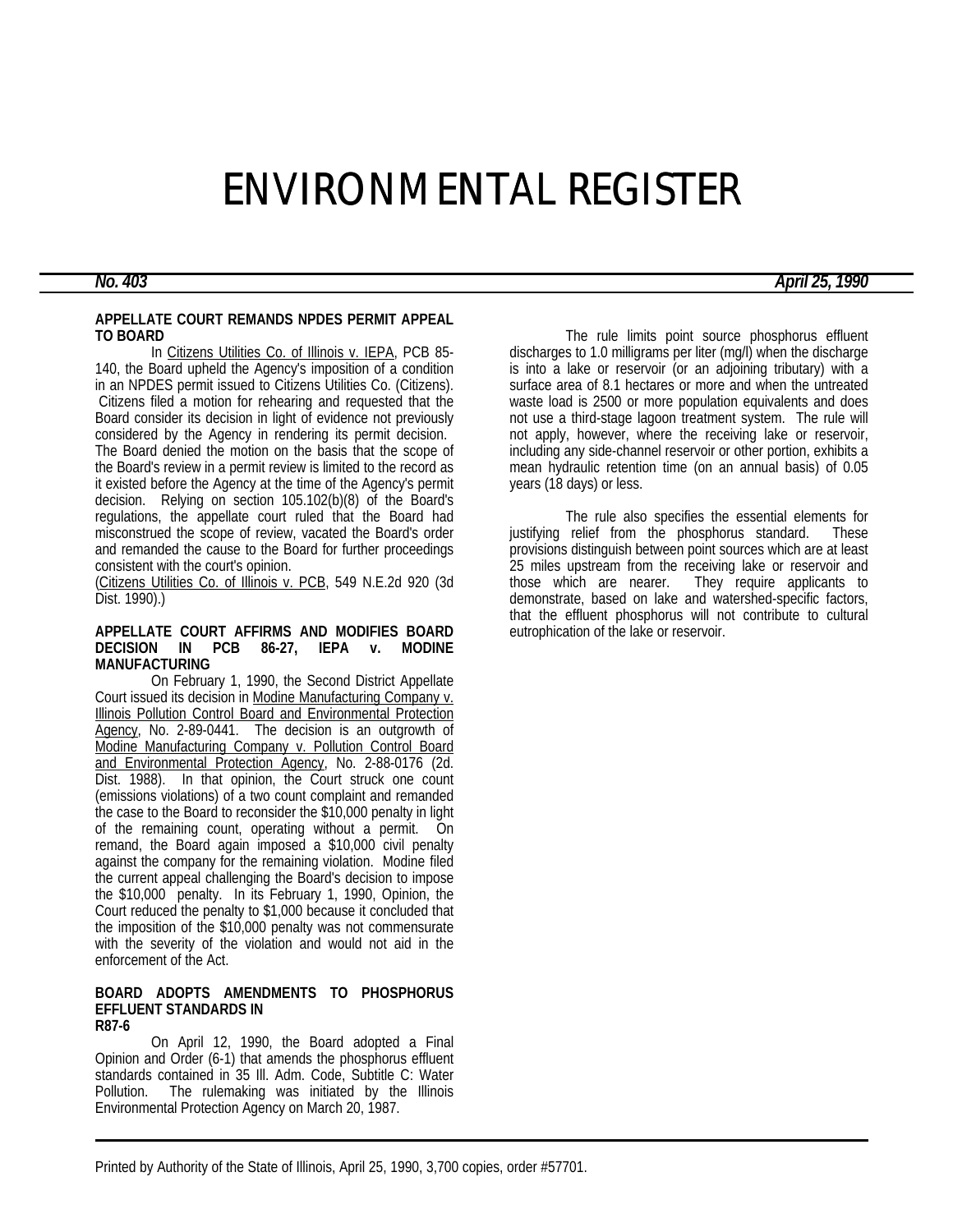The Joint Committee on Administrative Rules (JCAR) issued a Certificate of No Objection on April 3, 1990.

Copies of this Opinion and Order are available upon written request of the Clerk of the Board. The text of the regulatory changes will appear shortly in the **Illinois Register**.

#### **BOARD PROPOSES CALIFORNIA MOTOR VEHICLE STANDARDS FOR FIRST NOTICE (R89-17)**

 On April 12, 1990, the Board proposed, for First Notice, adoption of portions of the California motor vehicle emissions control program in Illinois. California has historically had stricter emission standards for ozone precursors emitted from mobile sources. In a further attempt to attain compliance with the federal health-based air quality standards, the Board has proposed that portions of the California program be adopted in Illinois for passenger cars, light-duty trucks, and medium-duty vehicles (vehicles with a gross vehicle weight rating of 8500 pounds or less). The proposed regulations impose stricter emission standards for nitrogen oxides, non-methane hydrocarbons, and carbon monoxide. The proposal also includes regulations on certification procedures, testing, and importation. The proposed rules would be effective with 1993 and subsequent model year vehicles, motor vehicle engines, and aftermarket parts. The Board established two subdockets in this proceeding: Docket A would allow a phase-in of the standards, while Docket B would require all 1993 vehicles to comply with the stricter California standard.

 The Board will accept comments on the advisability of requesting that the Department of Energy and Natural Resources perform an economic impact study until May 3, 1990. Additionally, there will be a 45-day written public comment period beginning on the date of publication of the proposal in the Illinois Register. (That publication is scheduled for early May.) Copies of the Board's First Notice Opinion and Order are available upon request of the Clerk of the Board. Questions on this proposal may be directed to Elizabeth Harvey at 312/814-6921.

### **BOARD ADOPTS PRETREATMENT UPDATE (R89-12)**

 R89-12 updated the pretreatment rules to cover USEPA rules adopted from January 1 through June 30, 1989. The pretreatment rules govern discharges by industrial users to publicly owned treatment works (POTWs).

 The amendment to Section 307.2490 excludes "Anti-knock fuel additive/Blending purchased tetraethyl lead & tetraethyl lead additives" from the list of "non-complexed metal-bearing waste streams and cyanide-bearing waste streams" under lead in the organic chemicals, plastics, and synthetic fibers (OCPSF) category. The revision to Section 307.2491 excludes "Vat dyes/Mixing purchased dyestuffs (Anthraquinones, polycyclic Quinones and Indigoids)" under chromium and copper from the list of "complexed metal-bearing waste streams" in that category. The amendments to Sections 307.8103(c)(1), 307.8103(d)(1), 307.8109(c)(1), and 307.8109(d)(1) provide an alternative to zero discharge of process wastewaters from tube reducing for new and existing sources in the nickel-cobalt and zirconium-hafnium forming subcategories of the nonferrous metals forming and metal powders point source category.

 Under the amendments, such entities may discharge their wastewaters if the results of monthly chemical analyses show no levels of three nitrosamines above the detection limits for method 1625. Finally, the Board amended the 35 Ill. Adm. Code 310.110 definition of "sludge requirements" to incorporate any requirements imposed by NPDES permit condition, whether by the Agency or USEPA.

### **BOARD PROPOSES RCRA UPDATE (90-2)**

 On April 12, 1990, in R90-2, the Board proposed to update the RCRA hazardous waste regulations to include USEPA amendments for the period July 1 through December 31, 1989. This update includes the following USEPA actions: mining waste exclusion; corrections to first third bans; and, listing of methyl bromide and aliphatic chlorination wastes.

 The proposed rules will appear in the Illinois Register shortly. The Board will receive public comment for 45 days after the date of publication. Persons who wish to be on the mailing list should contact Morton Dorothy at (217) 333-5575.

#### **RESTRICTED STATUS AND CRITICAL REVIEW LISTS IN THIS ISSUE**

 The Illinois Environmental Protection Agency, Division of Public Water Supplies, Permit Section, is publishing copies of the Division's Restricted Status and Critical Review lists in this issue of the Environmental Register. The lists are being published here as part of the quarterly notification to the public. The lists have been slightly modified to reflect changes made since the previous publication.

#### **BOARD AND STAFF ACTIVITIES**

 On March 26th, Chairman John Marlin spoke in Covington, Indiana to a group of 130 Farm Bureau leaders from East Central Illinois. He spoke on environmental concerns related to the 1990 Farm Bill.

 On Saturday, March 21st, Dr. Marlin was the keynote speaker at a solid waste seminar in Springfield. The seminar was jointly sponsored by the Illinois Solid Waste Association and Illinois Association of County Boards and Commissions.

 Dr. Marlin was the keynote speaker at the 55th Annual Conference of the Illinois Association of Water Pollution Control Operators in Springfield on April 17th. He spoke on "Issues in the Illinois Regulatory Environment".

#### **FOR YOUR INFORMATION**

 A conference on The Lake Calumet Area: Environmental Concerns will be held May 8-9, 1990 at the Holiday Plaza Complex in Matteson, Illinois. This conference is being sponsored by the Illinois State Water Survey, the Hazardous Waste Research and Information Center, and the Illinois Department of Energy and Natural Resources.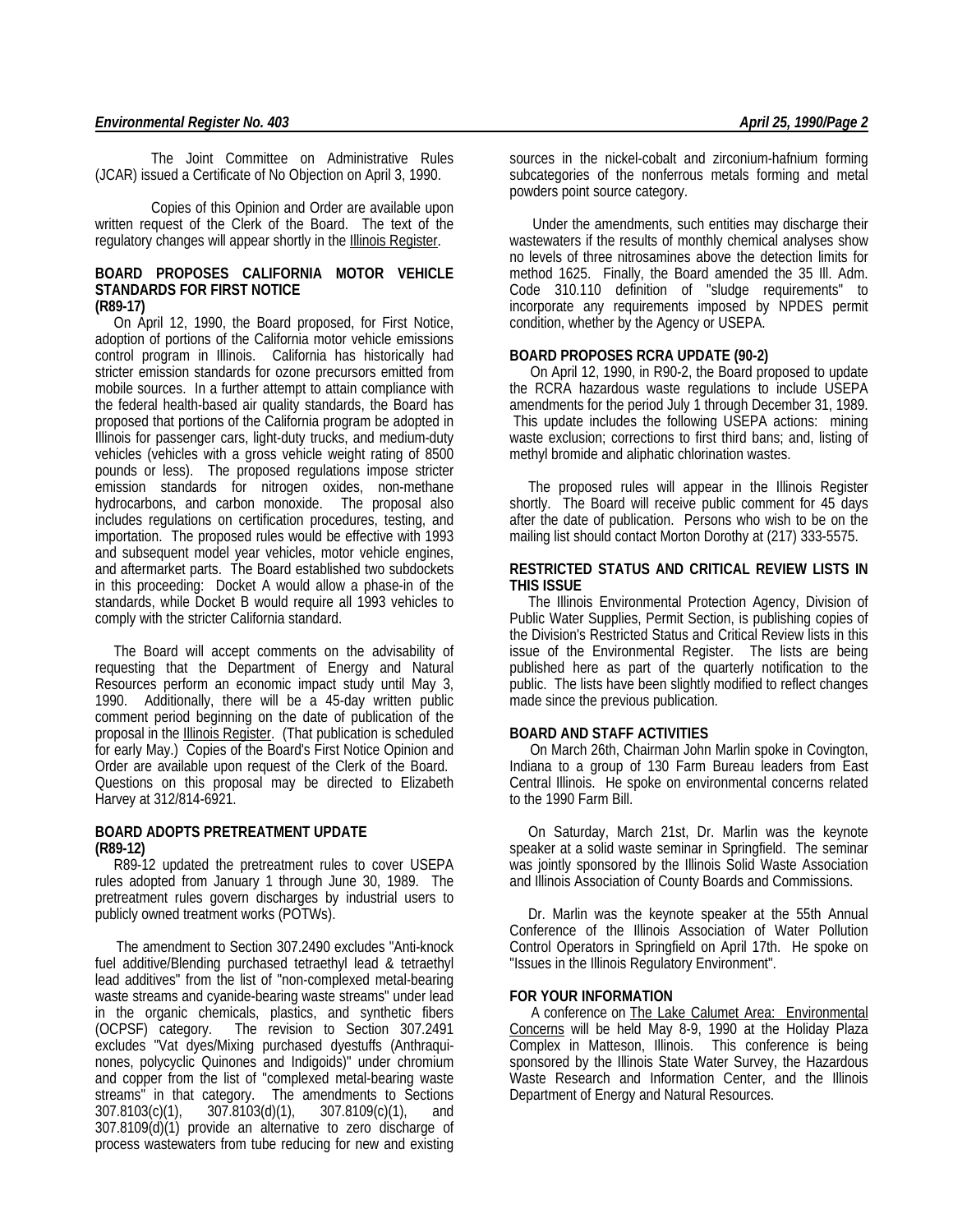#### *Environmental Register No. 403 April 25, 1990/Page 3*

 The Lake Calumet area has been the subject of numerous research efforts. This conference will offer an opportunity to consolidate this information, as and to provide a focus for ongoing and future research activities.

 The program will include a historical overview of the area's environmental concerns, a look at the current issues, a summary of research conducted on the air, water, and land quality of the Lake Calumet areas, and a discussion of possible solutions to the environmental problems of the region. Representatives from the scientific community, regulatory agencies, industry and environmental groups have been invited to present their viewpoints.

 The registration fee for the conference is \$35, and includes a conference preprint volume. To obtain registration information, send your name and address to: Lake Calumet Conference, c/o Illinois State Water Survey, 2204 Griffith Drive, Champaign, IL 61820, or call Steve Hilberg at 217/333- 4895.

### **SUBSCRIPTION SERVICE FOR BOARD OPINIONS AND REGULATIONS AVAILABLE**

 Copies of Opinions issued by the Illinois Pollution Control Board in pollution enforcement, variance, permit and landfill site location suitability appeals, and regulatory matters are available in loose-leaf form on an annual subscription basis covering the period July 1, 1989 through June 30, 1990. For information about obtaining the original loose-leaf binders containing prior Opinions, please contact Sandra Wiley, administrative manager, at 814-3623. These copies will be distributed to subscribers at an annual subscription rate of \$350.00. Loose-leaf binders are included, and will be furnished as volumes are added to the sets. If you are interested in subscribing, please complete and submit the following order form.

 Enclosed is a check in the amount of three hundred and fifty dollars (\$350.00) made payable to the Illinois Pollution Control Board for the subscription service to the Illinois Pollution Control Board Opinions and Regulations service for the period covering July 1, 1989 though June 30, 1990. (Please Print)

NAME

ADDRESS

CITY STATE ZIP CODE

Please send to: Illinois Pollution Control Board State of Illinois Center 100 W. Randolph St., Suite 11-500 Chicago, IL 60601 Attn: Administrative Manager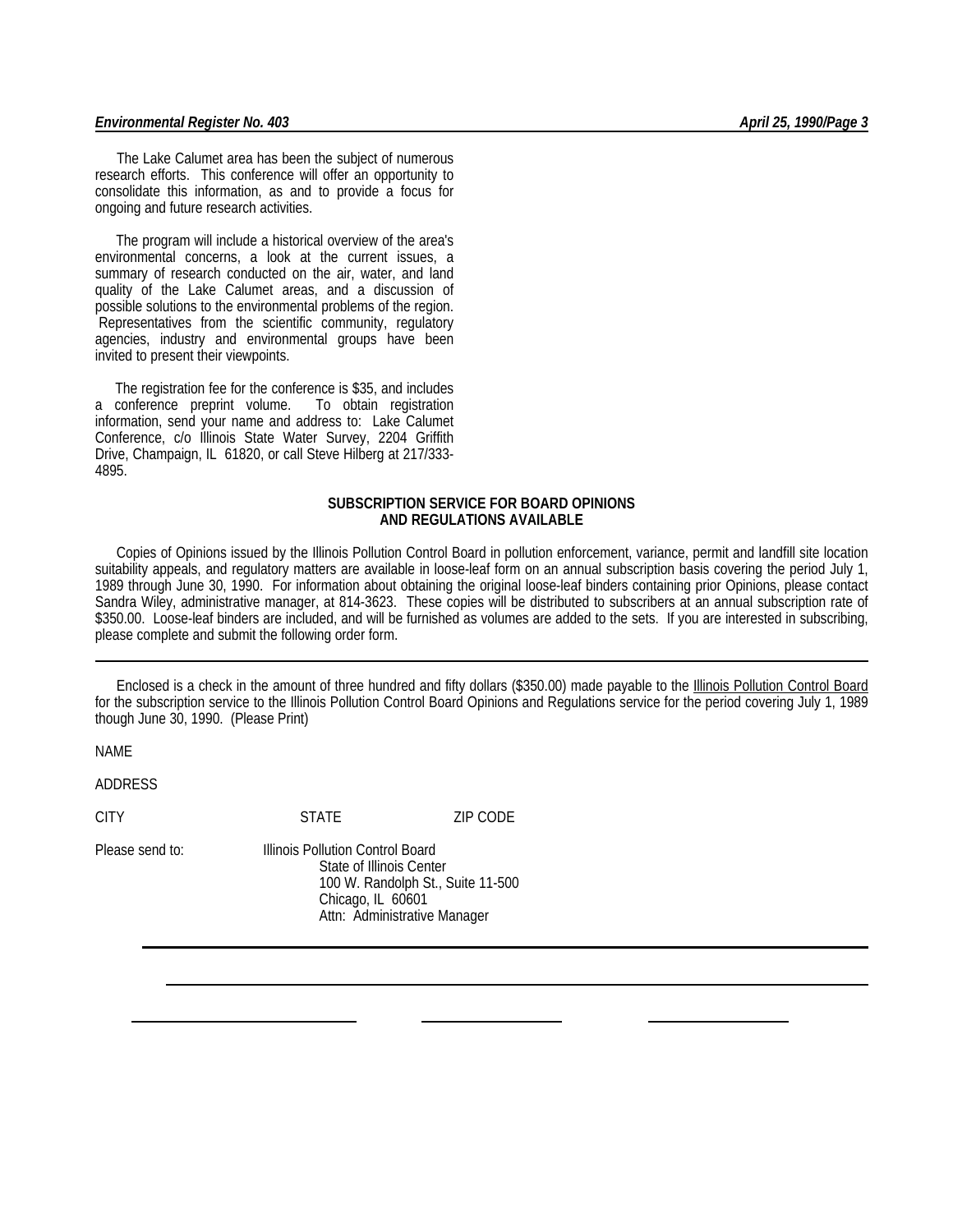#### **FINAL ACTIONS APRIL 12, 1990 BOARD MEETING**

- PCB 89-53 Lefton Iron and Metal Co., Inc., a Missouri Corp. v. City of East St. Louis The Board ordered respondent to rid certain avenues of all debris and to cease and desist from allowing the open dumping of waste on said streets in St. Clair County.
- PCB 89-118 Highland Supply Corp. v. IEPA This matter was dismissed on petitioner's motion.
- PCB 89-188 City of East Moline v. IEPA The Board accepted the Agency Recommendation and granted petitioner variance extension from the Board's public water supply regulations concerning Standards for Issuance and Restricted Status relating to the maximum allowable concentration for trihalomethanes in public drinking water at its Rock Island facility. Board Members J. Dumelle and B. Forcade concurred.
- PCB 90-33 National Steel Corp. v. IEPA This matter was dismissed on the Agency's motion.
- PCB 90-48 City of Wenona v. IEPA The Board accepted the Agency Recommendation and granted petitioner provisional variance, with conditions, from the Board's water pollution regulations relating to biochemical oxygen demand, total suspended solids and fecal coliform effluent limitations at its Marshall County facility.
- PCB 90-49 Barber-Coleman Co. v. IEPA The Board accepted the Agency Recommendation and granted petitioner provisional variance from the Board's waste disposal limitations concerning 90-day on-site limitations for hazardous wastes at its Winnebago County facility.
- PCB 90-50 **E.D. Etnyre & Co.** The Board accepted the Agency Recommendation and granted petitioner provisional variance form the Board's waste disposal limitations concerning 90-day on-site limitations for hazardous wastes at its Ogle County facility.
- AC 89-162 IEPA v. Land & Lakes Co. The Board issued a default order against respondent, found it had violated Sections  $21(p)(5)$  and  $21(p)(1)$  of the Act, and imposed a fine of \$1,000.
- AC 89-175 **IEPA v. Stryker International**, Inc. The Board granted respondent's motion to dismiss its petition for review, found respondent violated Section 21(p)(5) of the Act, and imposed a fine of \$500.
- AC 89-191 **IEPA v. Adolph Lo** This matter was dismissed on the Agency's motion.
- AC 89-196 IEPA v. Wayne Molen The Board, on its own motion, issued a default order against respondent, found he had violated Section 21(q)(1) of the Act, and imposed a fine of \$500.
- AC 89-299 IEPA v. City of Streator This matter was dismissed on the Agency's motion.
- AC 90-16 **Jackson County v. Frank Edwards** This matter was dismissed on complainant's motion.
- AC 90-18 County of Madison v. Roger Stunkel The Board found respondent violated Section 21(p)(5) of the Act and imposed a fine of \$500.
- AC 90-19 County of Madison v. Ray Arthur The Board found respondent violated Section 21(p)(5) of the Act and imposed a fine of \$500.
- AS 90-3 In The Matter Of: Petition of Laclede Steel Co. for Adjusted Standard from 35 Ill. Adm. Code 302.102, 302.208, 302.210, and Subpart F, Procedures for Determining Water Quality Criteria - This matter was dismissed on the Agency's motion. Board Member J.D. Dumelle dissented.

#### **NEW CASES - APRIL 12, 1990 BOARD MEETING**

- PCB 90-41 Village of Elburn v. IEPA Petitioner seeks variance extension from the Board's public water supply regulations concerning Standards for Issuance and Restricted Status relating to combined radium-226 and radium-228 for its Kane County facility. Held for Agency Recommendation.
- PCB 90-42 Stepan Co. v. IEPA Petitioner seeks review of the Agency's denial of its application for renewal of its air operating permit for its Will County facility. Hearing authorized.
- PCB 90-43 Town of Cortland v. IEPA Petitioner seeks variance from the Board's public water supply regulations concerning Standards for Issuance and Restricted Status relating to combined radium-226 and radium-228 for its DeKalb County facility. Held for Agency Recommendation.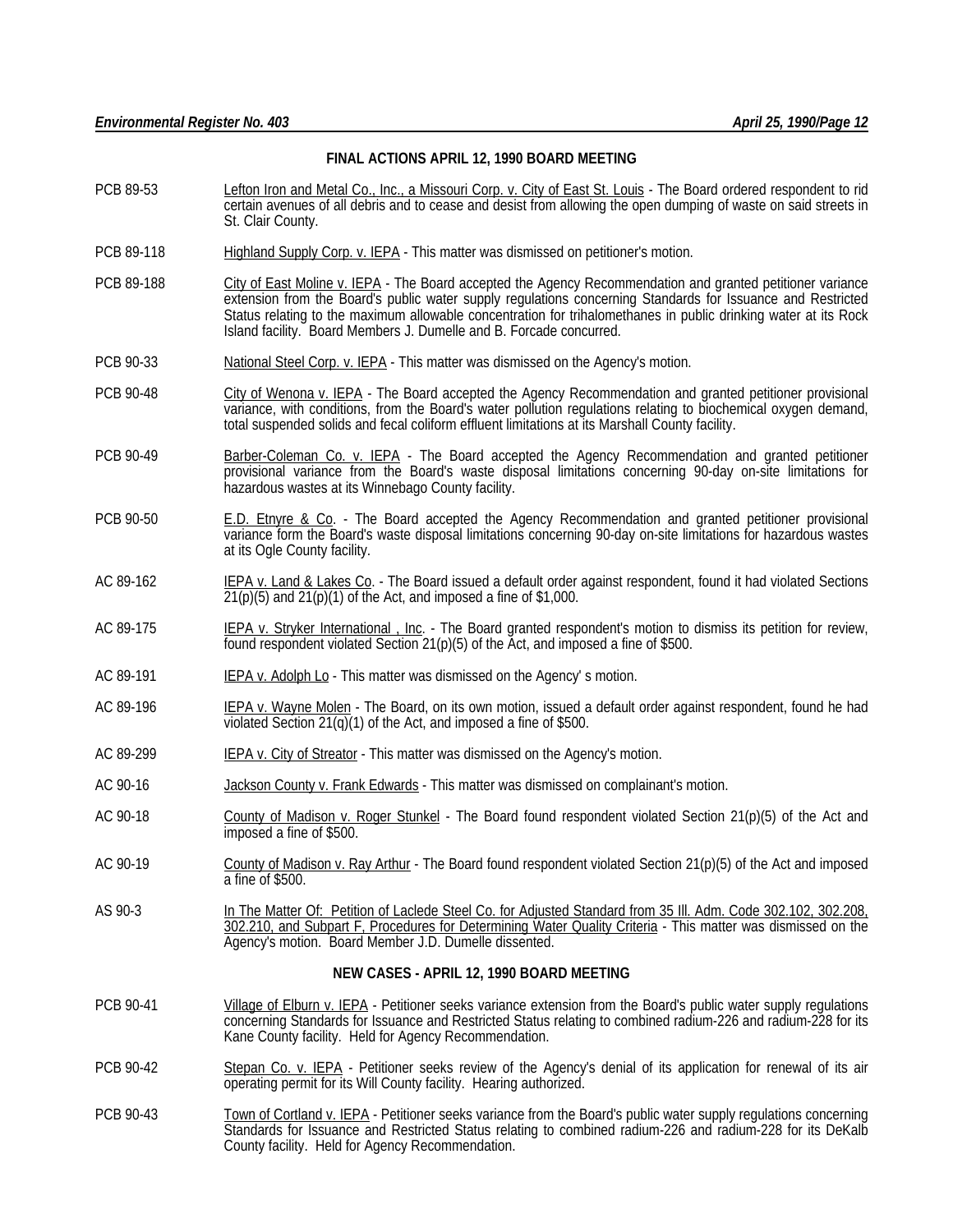- PCB 90-44 Monsanto Co. v. IEPA Petitioner seeks variance from the Board's air pollution regulations for its St. Clair County facility. Hearing authorized.
- PCB 90-45 Minnesota Mining & Manufacturing Co. v. IEPA Petitioner seeks variance extension from the Board's May 11, 1989 Order to allow for installation of thermal oxidizers at its Cook County facility. Hearing authorized.
- PCB 90-46 Rockford Drop Forge Co. v. IEPA Petitioner seeks review of its application for reimbursement from the Underground Storage Ground Fund for corrective action taken at its Winnebago facility. Hearing authorized.
- PCB 90-47 Darrell Williams v. Shell Oil Co. Complainant alleges violation of the Board's noise pollution regulations at respondent's Madison County facility. Held for duplicitous/frivolous determination.
- PCB 90-48 City of Wenona v. IEPA See Final Actions.
- PCB 90-49 Barber-Coleman Co. L2010300054/Winnebago County v. IEPA See Final Actions.
- PCB 90-50 E.D. Etnyre & Co. L1418170023/Ogle County v. IEPA See Final Actions.
- PCB 90-51 In The Matter Of: LTV Steel Co., Inc. v. IEPA Petitioner seeks review of the Agency's denial of its application for operating permit renewal for its Cook County facility. Hearing authorized.

#### **CALENDAR \***

- April 27 **P-A** The City of Metropolis v. EPA PCB 90-8, City<br>10:00 a.m. Council Chambers, Metropolis City Hall, 106 W Council Chambers, Metropolis City Hall, 106 West 5th St., Metropolis.
- April 27 **P-A** P-A Pollution Control Industries of America v. EPA -<br>9:30 a.m. **PCB 90-35, State of Illinois Center, 100 W. Rar** PCB 90-35, State of Illinois Center, 100 W. Randolph St., Suite 11-500, Chicago.
- May 1 **R** Hazardous Waste Prohibitions R86-9 (Docket B),<br>11:00 a.m. **R** Stratton Building. D-1. Monroe and College Sts., S Stratton Building, D-1, Monroe and College Sts., Springfield.
- May 1 **A-C** EPA v. G & M Wrecking Company AC 89-304, State of UI.<br>The external Center, 100 W. Randolph St., Suite 11-500, Chica Illinois Center, 100 W. Randolph St., Suite 11-500, Chicago.
- May 3 A-E <u>EPA v. Ekco Glaco Corporation</u> PCB 89-200, State of 9:30 a.m. Illinois Center, 100 W. Randolph St., Suite 11-500, Chicago. (Will continue on May 4, 1990 if necessary.)
- May 3 **A-C** EPA v. Quantum Chemical Company AC 89-275, Tuscola<br>2.30 a.m. City Council Chambers. Tuscola Community Building. 122 v City Council Chambers, Tuscola Community Building, 122 W. North Central, Tuscola.
- May 3 **P-A** Multi-County Landfill, Inc. v. EPA PCB 90-32,<br>10:00 a.m. **Board Room, Douglas County Courthouse**, 401 Board Room, Douglas County Courthouse, 401 S. Center, Tuscola.
- May 4 **A-E** EPA v. Ekco Glaco Corporation PCB 89-200, State of 9:30 a.m. Illinois Center, 100 W. Randolph St., Suite 11-500, Chicago.
- May 7 W-V Laclede Steel Company v. EPA PCB 90-29, City Hall<br>10:00 a.m. Conference Room, 101 East Third St., Alton. Conference Room, 101 East Third St., Alton.
- May 7 **R** Groundwater Quality Standards (35 III. Adm. Code 620<br>9:30 a.m. **RB9-14, State of Illinois Center. 100 W. Randolph St.** R89-14, State of Illinois Center, 100 W. Randolph St., Room 9-040, Chicago. (Hearing will continue day-to-day as time requires.)
- May 10 **A-C** EPA v. John Vander AC 89-224, State of Illinois<br>10:00 a.m. **Building, South Conference Room, 2309 West Ma** Building, South Conference Room, 2309 West Main, Marion.
- **May 10 Pollution Control Board Meeting, State of Illinois Center, 100 W. Randolph St., Conference Room 9-040, Chicago.**
- May 11 A-C EPA v. Robert A. Sanvi AC 89-296, Council Chambers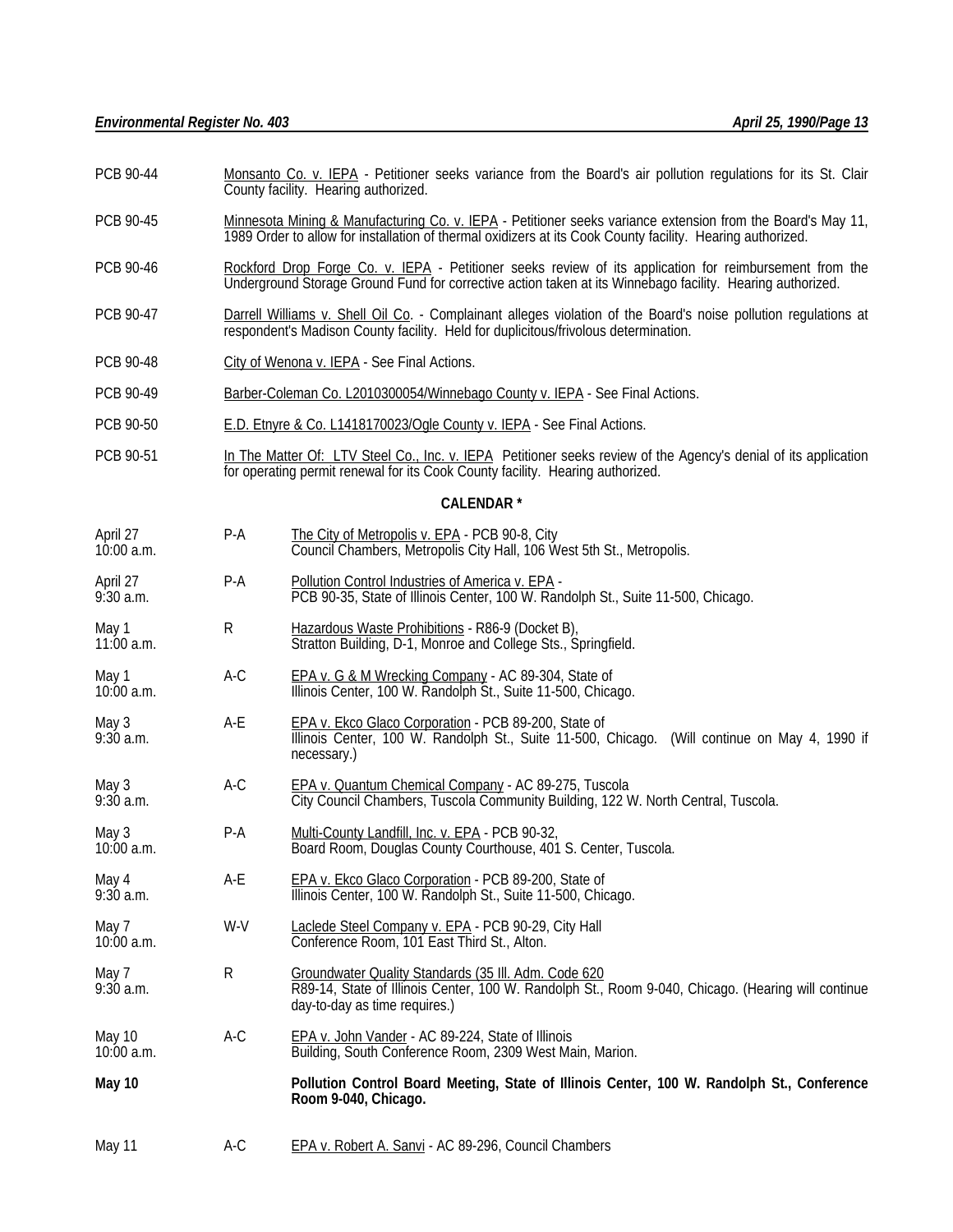## *Environmental Register No. 403 April 25, 1990/Page 14*

| 10:00 a.m.             |       | City Hall, 304 W. Main St., Staunton.                                                                                                                                                                                                                     |  |
|------------------------|-------|-----------------------------------------------------------------------------------------------------------------------------------------------------------------------------------------------------------------------------------------------------------|--|
| May 11<br>$1:30$ p.m.  | $P-A$ | H & L Disposal Company, Inc. v. EPA - PCB 90-36,<br>Vermilion County Courthouse, Courtroom 1-A, First Floor, 7 N. Vermilion, Danville.                                                                                                                    |  |
| May 15<br>$11:00$ a.m. | A-E   | People of the State of Illinois v. The United States<br>Department of the Navy - PCB 90-17, Lake County Administrative Building, 10th Floor, 18 North<br>County Street, Waukegan.                                                                         |  |
| May 16<br>$10:00$ a.m. | $A-C$ | EPA v. City of Rutland - AC 89-242, Fire District<br>Building, Rutland.                                                                                                                                                                                   |  |
| May 16<br>$10:00$ a.m. | R     | Amendments to 35 III. Adm. Code 105.102; Repeal of<br>DeNovo Hearings for Appeals of NPDES Permits - R90-8, State of Illinois Center, 100 W. Randolph<br>St., Suite 8-031, Chicago. (Hearing will continue day-to-day, so long as witnesses are present.) |  |
| May 17<br>$10:30$ a.m. | R     | <b>IDENR Evaluation of Underground Injection - R89-15,</b><br>Municipal Building Council Chambers, 7th and Monroe Street, Springfield.                                                                                                                    |  |
| May 18<br>1:00 p.m.    | W-E   | People of the State of Illinois v. PQ Corporation -<br>PCB 90-14, County Board Room 242, 707 Etna Road, Ottawa.                                                                                                                                           |  |
| May 24                 |       | Pollution Control Board Meeting, State of Illinois Center, 100 W. Randolph St., Conference<br>Room 9-040, Chicago.                                                                                                                                        |  |
| June 1<br>11:00 a.m.   | $A-V$ | Minnesota Mining and Manufacturing Company v. EPA -<br>PCB 90-45, State of Illinois Center, 100 West Randolph St., Suite 11-500, Chicago.                                                                                                                 |  |
| June 5<br>10:00 a.m.   | R     | <b>IDENR Evaluation of Underground Injection - R89-15,</b><br>State of Illinois Center, 100 W. Randolph St., Room 9-031, Chicago.                                                                                                                         |  |
| June 7                 |       | Pollution Control Board Meeting, State of Illinois Center, 100 W. Randolph St., Conference<br>Room 9-040, Chicago.                                                                                                                                        |  |
| June 11<br>10:00 a.m.  | $A-E$ | People of the State of Illinois v. Clybourn Metal<br>Finishing Company, - PCB 89-157, Law Office of Joshua Sachs, 134 N. LaSalle St., Suite 2222,<br>Chicago.                                                                                             |  |
| June 11<br>11:00 a.m.  | A-E   | People of the State of Illinois v. Gilbertson<br>Clybourn, Inc. - PCB 89-158, Law Office of Joshua Sachs, 134 N. LaSalle St., Suite 2222, Chicago.                                                                                                        |  |
| June 12<br>$9:30$ a.m. | A-E   | People of the State of Illinois v. Hysan Corporation<br>PCB 90-12, State of Illinois Center, 100 W. Randolph St., Suite 11-500, Chicago.                                                                                                                  |  |
| June 14<br>10:00 a.m.  | N-E   | Vito Zivoli v. Prospect Dive and Sports Shop, Ltd.<br>and Michael Ropers - PCB 89-205, State of Illinois Center, 100 W. Randolph St., Suite 11-500,<br>Chicago.                                                                                           |  |
| June 20<br>10:00 a.m.  | A-C   | EPA v. Kemp Manufacturing Company - AC 89-164,<br>Auditorium of the Peoria Public Library, 107 NE Monroe, Peoria.                                                                                                                                         |  |
| June 21                |       | Pollution Control Board Meeting, State of Illinois Center, 100 W. Randolph St., Conference<br>Room 9-040, Chicago.                                                                                                                                        |  |
| June 22<br>10:00 a.m.  | P-A   | The Jennison-Wright Corporation v. EPA - PCB 89-189,<br>Mayor's Conference Room, City Hall, 2000 Edison, Granite City.                                                                                                                                    |  |
| June 22<br>10:00 a.m.  | A-E   | EPA v. Blue Tee Corporation (Azcon Scrap Division) -<br>PCB 90-7, Alton City Hall, 101 East Third Street, Alton.                                                                                                                                          |  |
| June 25<br>$9:30$ a.m. | A-V   | Olin Chemicals (Joliet Plant) v. EPA - PCB 89-72,<br>Joliet City Hall, East Wing Conference Room, First Floor, 150 W. Jefferson St., Joliet.                                                                                                              |  |
| July 5                 |       | Pollution Control Board Meeting, State of Illinois Center, 100 W. Randolph St., Conference                                                                                                                                                                |  |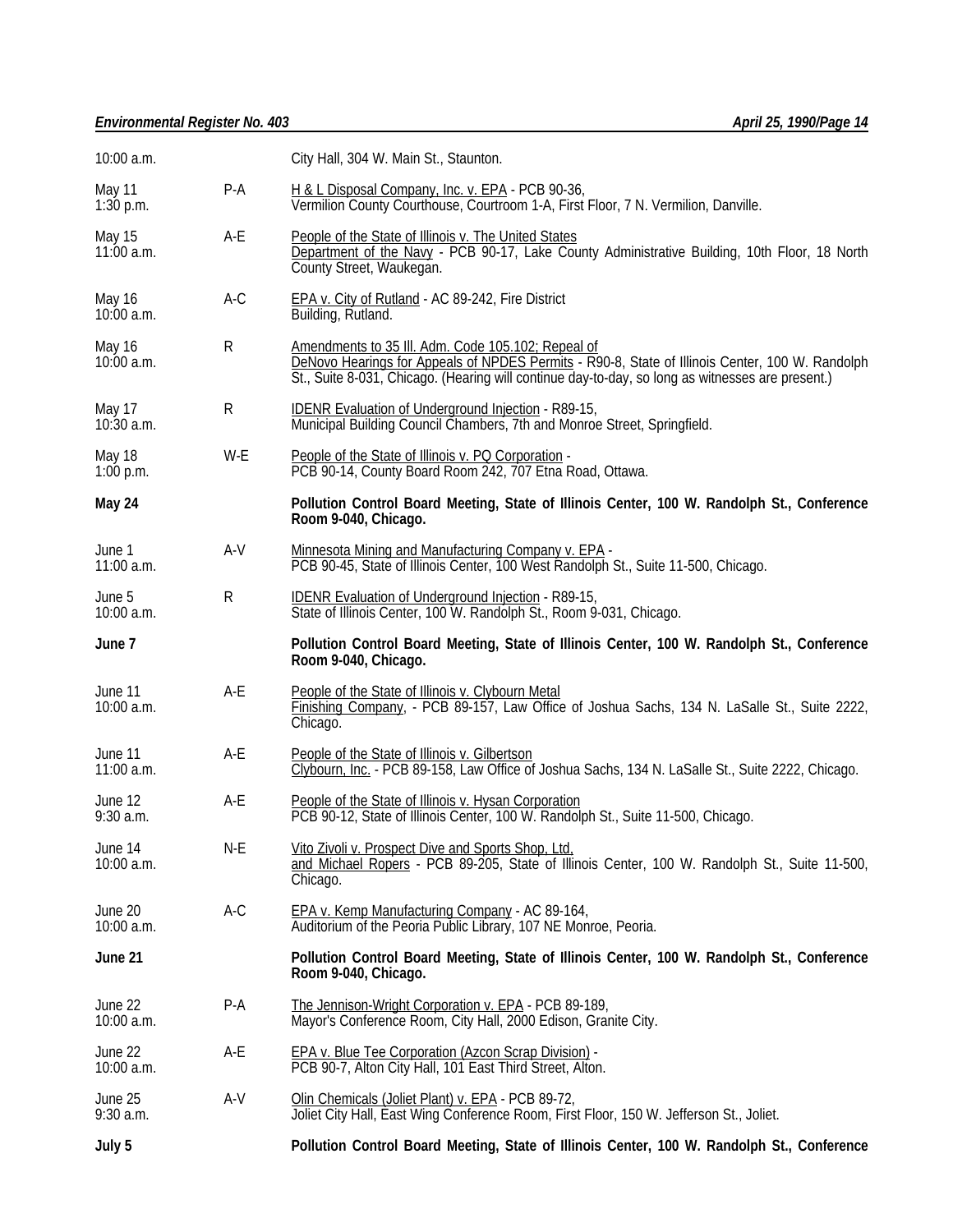### **Room 9-040, Chicago.**

| July 10<br>$9:30$ a.m.      | A-E          | People of the State of Illinois v. Crown Cork & Seal<br>Company, Inc. - PCB 89-159, Kankakee Detention Center, 400 E. Merchant, Kankakee.                                      |  |
|-----------------------------|--------------|--------------------------------------------------------------------------------------------------------------------------------------------------------------------------------|--|
| July 11<br>9:30 a.m.        | $A-E$        | People of the State of Illinois v. Crown Cork & Seal<br>Company, Inc. - PCB 89-201, State of Illinois Center, 100 W. Randolph St., Suite 11-500, Chicago.                      |  |
| July 13<br>$9:30$ a.m.      | $P-A$        | D & B Refuse Service, Inc. v. EPA - PCB 89-106,<br>Grand Jury Room, Third Floor, Moultrie County Courthouse, Sullivan.                                                         |  |
| July 13<br>$10:00$ a.m.     | A-E          | EPA v. Decor Gravure Corporation - PCB 89-155, State<br>of Illinois Center, 100 W. Randolph St., Suite 11-500, Chicago.                                                        |  |
| July 19                     |              | Pollution Control Board Meeting, State of Illinois Center, 100 W. Randolph St., Conference<br>Room 9-040, Chicago.                                                             |  |
| July 27<br>9:00a.m.         | $A-C$        | EPA v. Omer Thomas - AC 89-215, Court Room B, Shelby<br>County Courthouse, Shelbyville.                                                                                        |  |
| July 31<br>$10:00$ a.m.     | $A-C$        | EPA v. James Gilmer - EPA v. Archer-Daniels<br>(consolidated) - AC 89-289 - AC 89-290, Douglas County Courthouse, County Board Room, 401 S.<br>Center St., Tuscola.            |  |
| <b>August 2</b>             |              | Pollution Control Board Meeting, State of Illinois Center, 100 W. Randolph St., Conference<br>Room 9-040, Chicago.                                                             |  |
| August 14<br>$9:00$ a.m.    | R            | Amendments to Agriculture Related Pollution (35<br>III. Adm. Code 501) - R90-7, DeKalb County Farm Bureau, Upper Auditorium, 315 North 6th St.,<br>DeKalb.                     |  |
| August 16                   |              | Pollution Control Board Meeting, State of Illinois Center, 100 W. Randolph St., Conference<br>Room 9-040, Chicago.                                                             |  |
| August 20<br>$9:00$ a.m.    | R            | Amendments to Agriculture Related Pollution (35<br>III. Adm. Code 501) - R90-7, Effingham County Extension Center, Lower Level Auditorium, 1209 N.<br>Wenthe Drive, Effingham. |  |
| August 21<br>9:00a.m.       | R            | Amendments to Agriculture Related Pollution (35<br>III. Adm. Code 501) - R90-7, John A. Logan Community College, O'Neil Auditorium, Carterville.                               |  |
| August 23<br>9:00a.m.       | R            | Amendments to Agriculture Related Pollution (35<br>III. Adm. Code 501) - R90-7, Morgan County Extension Service Office, 104 N. Westgate Ave.,<br>Jacksonville.                 |  |
| August 24<br>9:00a.m.       | $\mathsf{R}$ | Amendments to Agriculture Related Pollution (35<br>III. Adm. Code 501) - R90-7, Knox AgriCenter, Room 105, 180 S. Soangetaha St., Galesburg.                                   |  |
| August 30                   |              | Pollution Control Board Meeting, State of Illinois Center, 100 W. Randolph St., Conference<br>Room 9-404, Chicago.                                                             |  |
| September 4<br>$10:00$ a.m. | P-A          | Rock-Ola Manufacturing Corporation v. EPA -<br>PCB 90-24, State of Illinois Center, 100 W. Randolph St., Suite 11-500, Chicago.                                                |  |

\* Times and locations of hearings and meetings appearing in the **Environmental Register** are subject to cancellation or rescheduling without notice. Confirmation of that information may be obtained from the Clerk of the Board at 312/814-6931.

\*\* The Pollution Control Board meetings listed in the calendar (highlighted) are unlike the other hearings listed in that, while they are open to the public, public participation is generally not allowed, except upon the granting of a motion for oral argument.

l CALENDAR CODE: